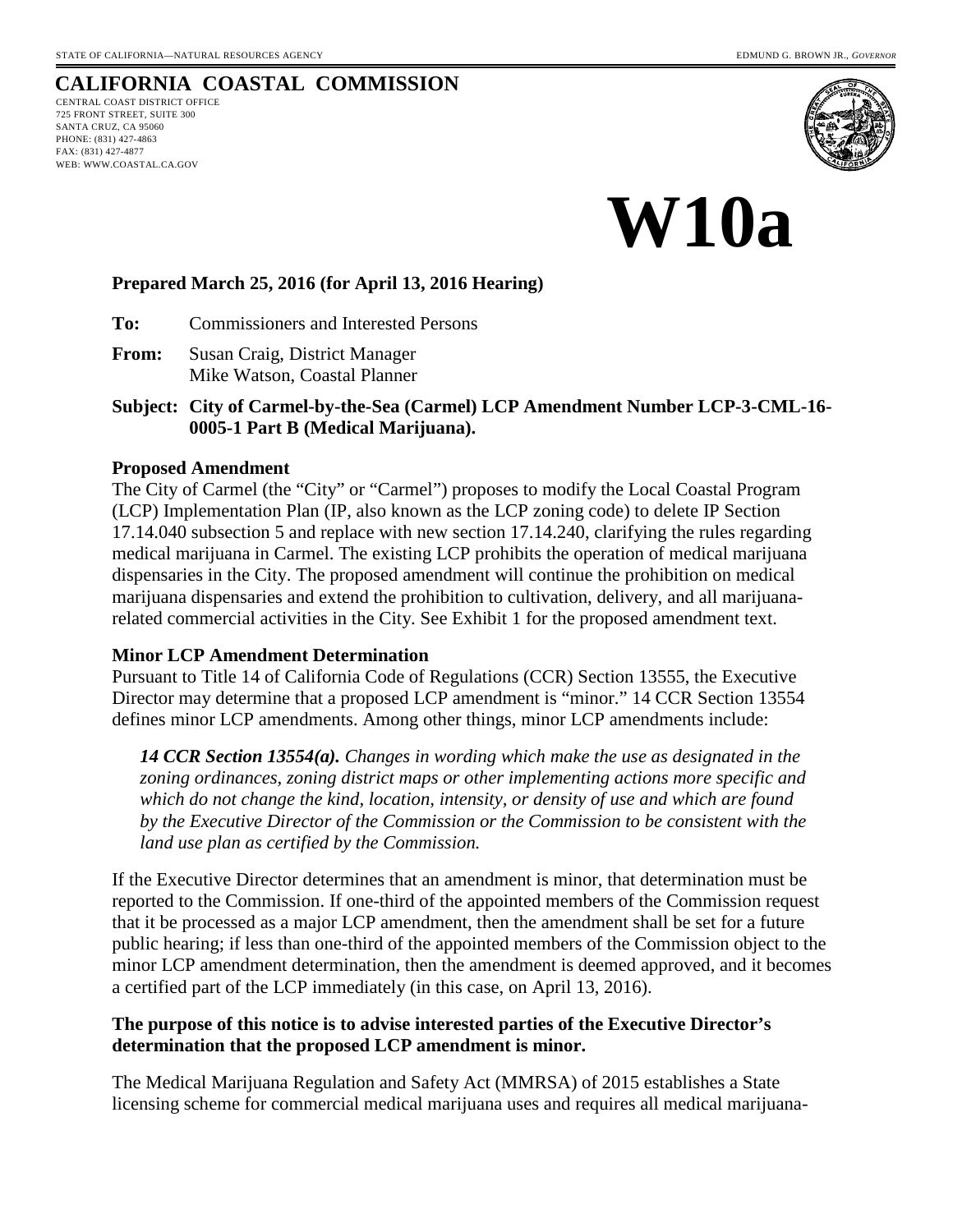related businesses to also obtain a local license or permit to operate. The MMRSA also contains a provision allowing local governments to take an action by a date certain to prohibit commercial medical marijuana activities within its jurisdiction if it wishes to do so; otherwise the State will become the sole licensing authority within that jurisdiction. Consistent with the provisions in the MMRSA, the City has adopted an ordinance prohibiting the cultivation, sale, and distribution of medical marijuana, including all commercial medical marijuana uses in the City limits.

The proposed amendment does not raise issues with regard to the coastal resource or public access policies of the certified Land Use Plan (LUP), including protection of community character, which is a fundamental objective of Carmel's LCP. Medical marijuana dispensaries are already prohibited within the Carmel city limits. The proposed amendment merely provides more specifics and additional clarity regarding this prohibition. Therefore, the Commission finds that the proposed amendment, as submitted, does not raise any LUP-consistency issues, and does not change the kind, location, intensity, or density of use of land.

## **California Environmental Quality Act (CEQA)**

The Coastal Commission's review and development process for LCPs and LCP amendments has been certified by the Secretary of Resources as being the functional equivalent of the environmental review required by CEQA. The City has determined that the project is exempt from further review under CEQA, pursuant to Section 15305 of the Public Resources Code, "Minor Alterations in Land Use Limitations," and a Notice of Exemption has been prepared. This report has discussed the relevant coastal resource issues with the proposal, and has concluded that the proposed LCP amendment is not expected to result in any significant adverse impact on the environment. Thus, it is unnecessary for the Commission to suggest modifications to the proposed amendment to address adverse environmental impacts because the proposed amendment, as submitted, will not result in any significant environmental effects for which feasible mitigation measures would be required.

## **Coastal Commission Concurrence**

The Executive Director will report this minor LCP amendment determination, and any comments received on it, to the Coastal Commission at its April 13, 2016 meeting in Santa Rosa. If you have any questions, comments, or need additional information regarding the proposed amendment or the method under which it is being processed, please contact Mike Watson at the Central Coast District Office in Santa Cruz.

## Exhibit:

[Exhibit 1:](#page-2-0) Proposed Amendment Text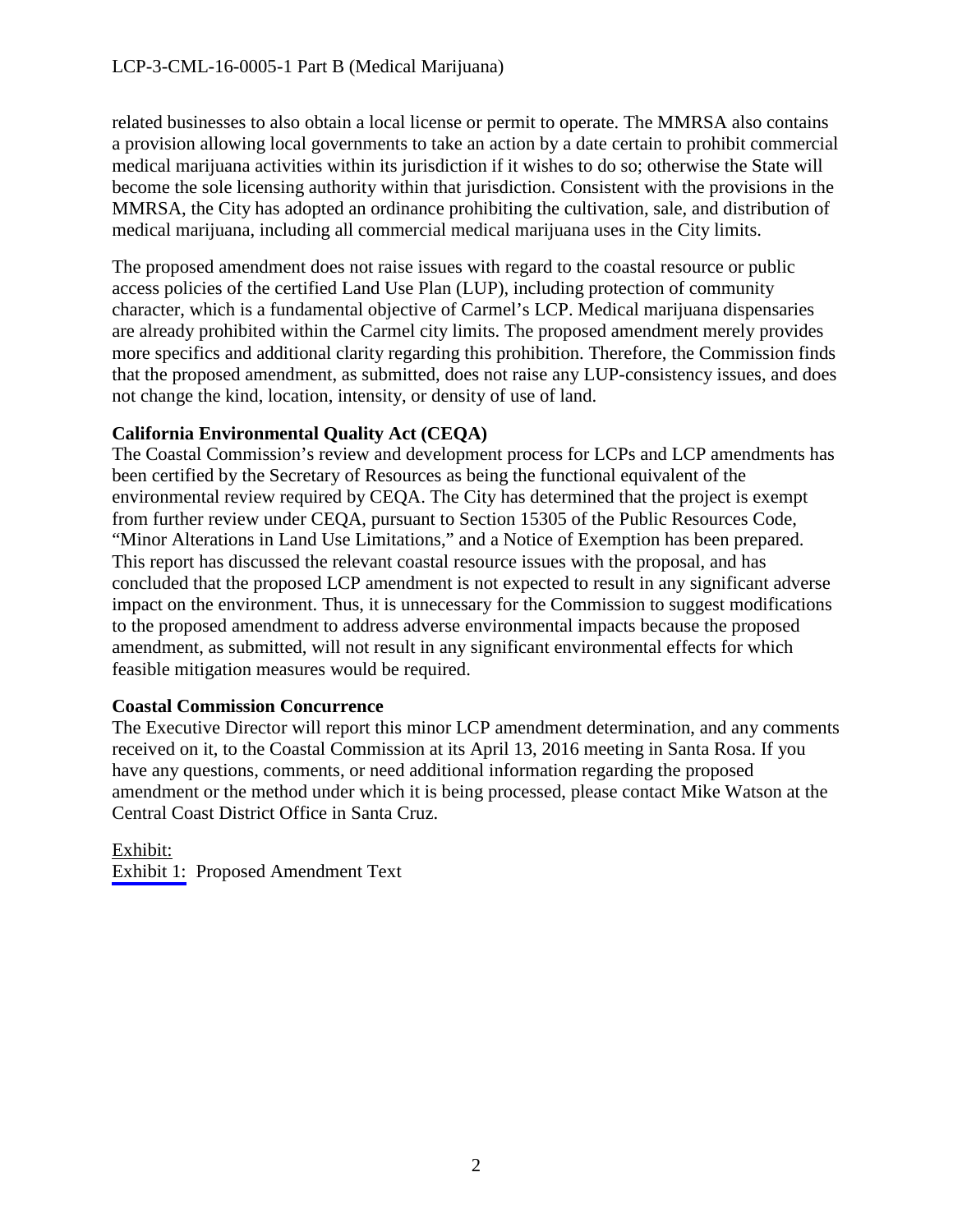# RECEIVED

## CITY OF CARMEL-BY-THE-SEA **CITY COUNCIL**

FEB 1 7 2016

CALIFORNIA STAL COMMISSION IAL COAST AREA

#### **ORDINANCE 2016-003**

#### <span id="page-2-0"></span>AN ORDINANCE OF THE CITY COUNCIL OF THE CITY OF CARMEL-BY-THE-SEA, CALIFORNIA, AMENDING SECTION 17.14.40 AND ADDING SECTION 17.14.240 OF THE CARMEL-BY-THE-SEA MUNICIPAL CODE PROHIBITING MEDICAL MARIJUANA DISPENSARIES, CULTIVATION OF MARIJUANA AND ALL COMMERCIAL MEDICAL **MARIJUANA USES IN THE CITY.**

Section 1. Findings and Purpose. The City Council finds and declares as follows:

WHEREAS, in 1996, the voters of the State of California approved Proposition 215 (codified as California Health and Safety Code § 11362.5 and entitled "The Compassionate Use Act of 1996" or "CUA").

WHEREAS, the intent of Proposition 215 was to enable persons who are in need of marijuana for medical purposes to use it without fear of criminal prosecution under limited. specified circumstances. The proposition further provides that "nothing in this section shall be construed to supersede legislation prohibiting persons from engaging in conduct that endangers others, or to condone the diversion of marijuana for non-medical purposes." The ballot arguments supporting Proposition 215 expressly acknowledged that "Proposition 215 does not allow unlimited quantities of marijuana to be grown anywhere."

WHEREAS, in 2004, the Legislature enacted Senate Bill 420 (codified as California Health & Safety Code §11362.7 et seq. and referred to as the "Medical Marijuana Program" or "MMP") to clarify the scope of Proposition 215 and to provide qualifying patients and primary caregivers who collectively or cooperatively cultivate marijuana for medical purposes with a limited defense to certain specified State criminal statutes. Assembly Bill 2650 (2010) and Assembly Bill 1300 (2011) amended the Medical Marijuana Program to expressly recognize the authority of counties and cities to "[aldopt local ordinances that requlate the location, operation, or establishment of a medical marijuana cooperative or collective" and to civilly and criminally enforce such ordinances.

WHEREAS, in City of Riverside v. Inland Empire Patients Health and Wellness Center, Inc. (2013) 56 Cal.4<sup>th</sup> 729, the California Supreme Court held that "[n]othing in the CUA or the MMP expressly or impliedly limits the inherent authority of a local jurisdiction, by its own ordinances, to regulate the use of its land..." Additionally, in Maral v. City of Live Oak (2013) 221 Cal.App.4th 975, the Court of Appeal held that "there is no right - and certainly no constitutional right - to cultivate medical marijuana..." The Court in Maral affirmed the ability of a local governmental entity to prohibit the cultivation of marijuana under its land use authority.

WHEREAS, the Federal Controlled Substances Act, 21 U.S.C. § 801 et seq., classifies marijuana as a Schedule 1 Drug, which is defined as a drug or other substance that has a high potential for abuse, that has no currently accepted medical use in treatment in the United States, and that has not been accepted as safe for use under medical supervision. The Federal Controlled Substances Act makes it unlawful under federal law for any person to cultivate,

 $\mathbf{1}$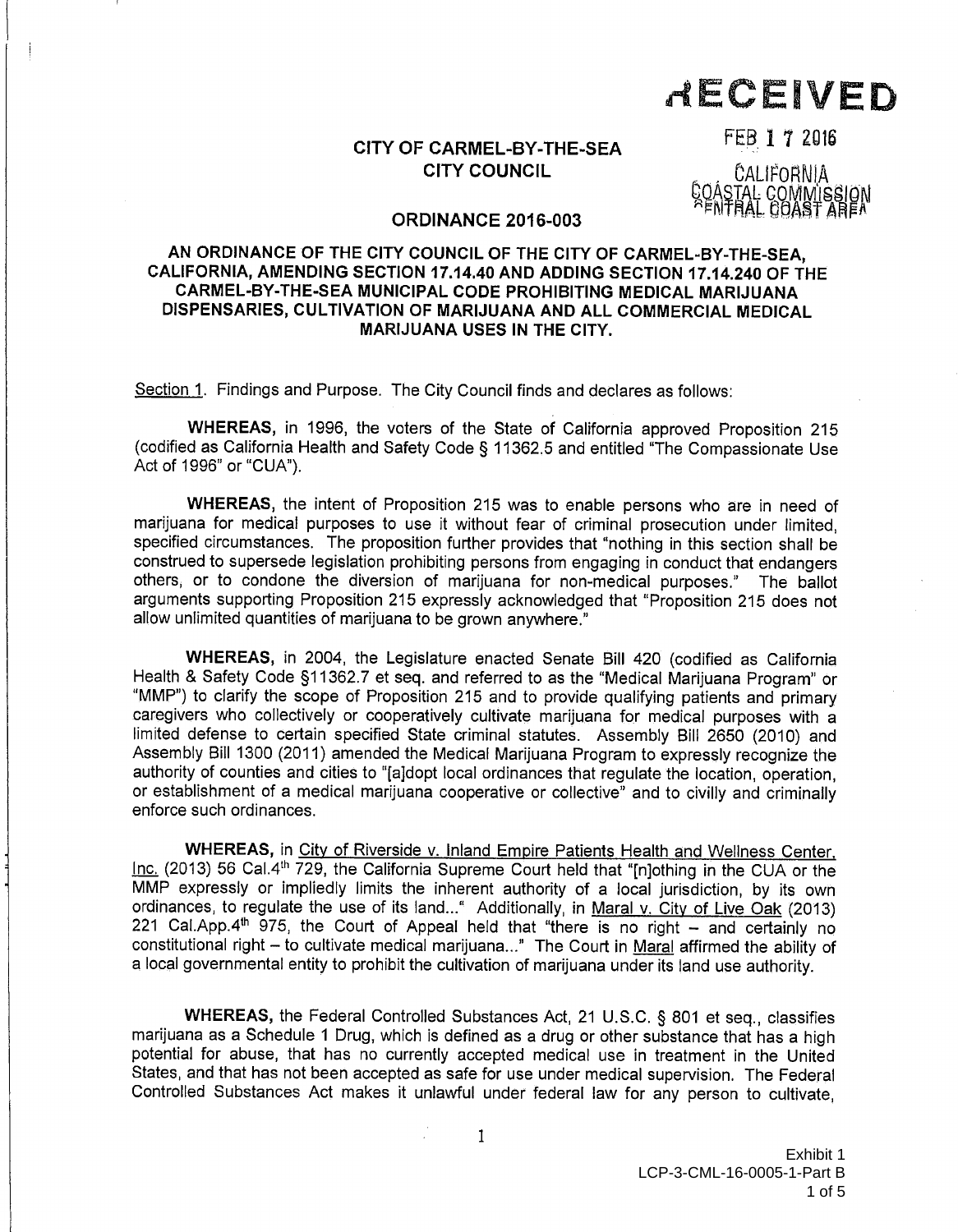manufacture, distribute or dispense, or possess with intent to manufacture, distribute or dispense, marijuana. The Federal Controlled Substances Act contains no exemption for medical purposes, although there is recent case law that raises a question as to whether the Federal Government may enforce the Act where medical marijuana is allowed.

WHEREAS, on October 9, 2015 Governor Brown signed 3 bills into law (AB 266, AB 243. and SB 643) which collectively are known as the Medical Marijuana Regulation and Safety Act (hereafter "MMRSA"). The MMRSA set up a State licensing scheme for commercial medical marijuana uses while protecting local control by requiring that all such businesses must have a local license or permit to operate in addition to a State license. The MMRSA allows the City to completely prohibit commercial medical marijuana activities.

WHEREAS, the City Council finds that commercial medical marijuana activities, as well as cultivation for personal medical use as allowed by the CUA and MMP can adversely affect the health, safety, and well-being of City residents. Citywide prohibition is proper and necessary to avoid the risks of criminal activity, degradation of the natural environment, high water usage, malodorous smells and indoor electrical fire hazards that may result from such activities. Further, as recognized by the Attorney General's August 2008 Guidelines for the Security and Non-Diversion of Marijuana Grown for Medical Use, marijuana cultivation or other concentration of marijuana in any location or premises without adequate security increases the risk that surrounding homes or businesses may be negatively impacted by nuisance activity such as loitering or crime.

WHEREAS, the limited immunity from specified state marijuana laws provided by the Compassionate Use Act and Medical Marijuana Program does not confer a land use right or the right to create or maintain a public nuisance.

WHEREAS, on April 6, 2010, the Carmel-by-the-Sea City Council unanimously adopted Ordinance No. 2010-02, to prohibit medical marijuana distribution facilities within any zone within the corporate boundaries of the City of Carmel-by-the-Sea.

WHEREAS, while the City Council believes that cultivation and all commercial medical marijuana uses are already prohibited under the City's permissive zoning regulations, it desires to enact this ordinance to expressly make clear that all such uses are prohibited in all zones throughout the City.

WHEREAS, the Planning Commission held a duly noticed public hearing on November 18, 2015 at which time it considered all evidence presented, both written and oral and at the end of the hearing voted to adopt a resolution recommending that the City Council adopt this Ordinance.

WHEREAS, the City Council held a duly noticed public hearing on this Ordinance on December 1, 2015, at which time it considered all evidence presented, both written and oral.

Section 2. Authority. This ordinance is adopted pursuant to the authority granted by the California Constitution and State law, including but not limited to Article XI, Section 7 of the California Constitution, the Compassionate Use Act, the Medical Marijuana Program, and The Medical Marijuana Regulation and Safety Act.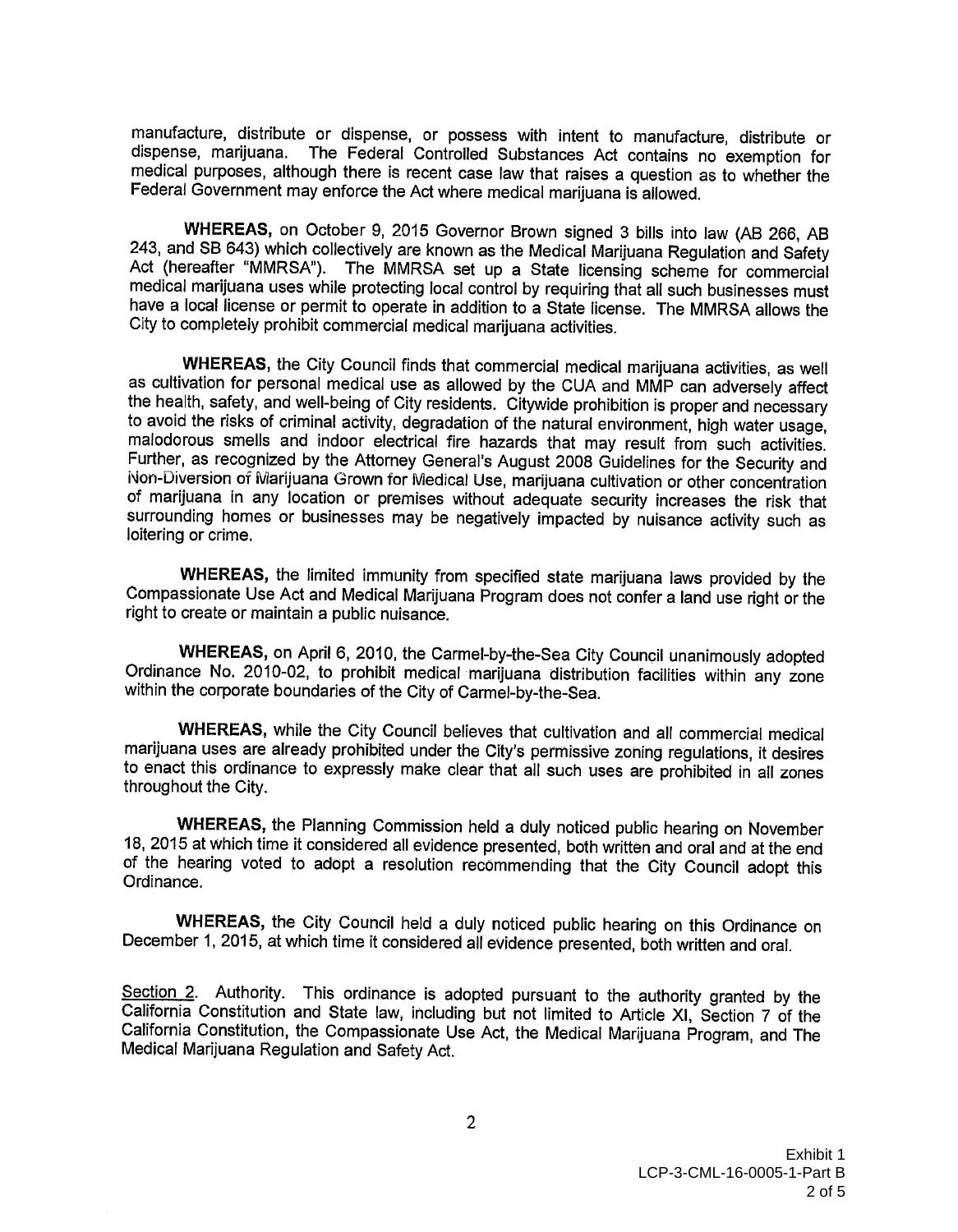Section 3. Chapter 17.14 of the Carmel-by-the-Sea Municipal Code is amended in its entirety to read as follows:

17.14.040 Additional Use Regulations.

A. All Uses.

5. Medical marijuana dispensaries are prohibited and no person shall operate or permit to be operated a medical marijuana dispensary in or upon any premises in all zones within the City.

#### 17.14.240 Medical Marijuana.

- A. Dispensaries Prohibited. No medical marijuana or cannabis dispensary or distribution facility as defined in Section 17.68.040 of the Carmel-by-the-Sea Municipal Code or in Business & Professions Code § 19300.5(n), as the same may be amended from time to time, shall be permitted in any zone within the City of Carmel-by-the-Sea. For purposes of this Section, "Dispensary" shall also include a cooperative or a mobile distribution facility.
- B. Commercial Marijuana Activities Prohibited. Commercial marijuana or cannabis activities of all types, including the cultivation, possession, manufacture, processing, storing, laboratory testing, labeling, transport, delivery, dispensing, transfer, distribution, or sale of medical cannabis or medical cannabis products all as defined under Business & Professions Code Sec. 19300.5, as the same may be amended from time to time, are expressly prohibited in all zones and all specific plan areas in the City of Carmel-by-the-Sea. No person shall establish, operate, conduct or allow a commercial cannabis activity anywhere within the City.
- C. Deliveries of Medical Marijuana Prohibited. Commercial marijuana or cannabis activities of all types, including the cultivation, possession, manufacture, processing, storing, laboratory testing, labeling, transport, delivery, dispensing, transfer, distribution, or sale of medical cannabis or medical cannabis products all as defined under Business & Professions Code Sec. 19300.5, as the same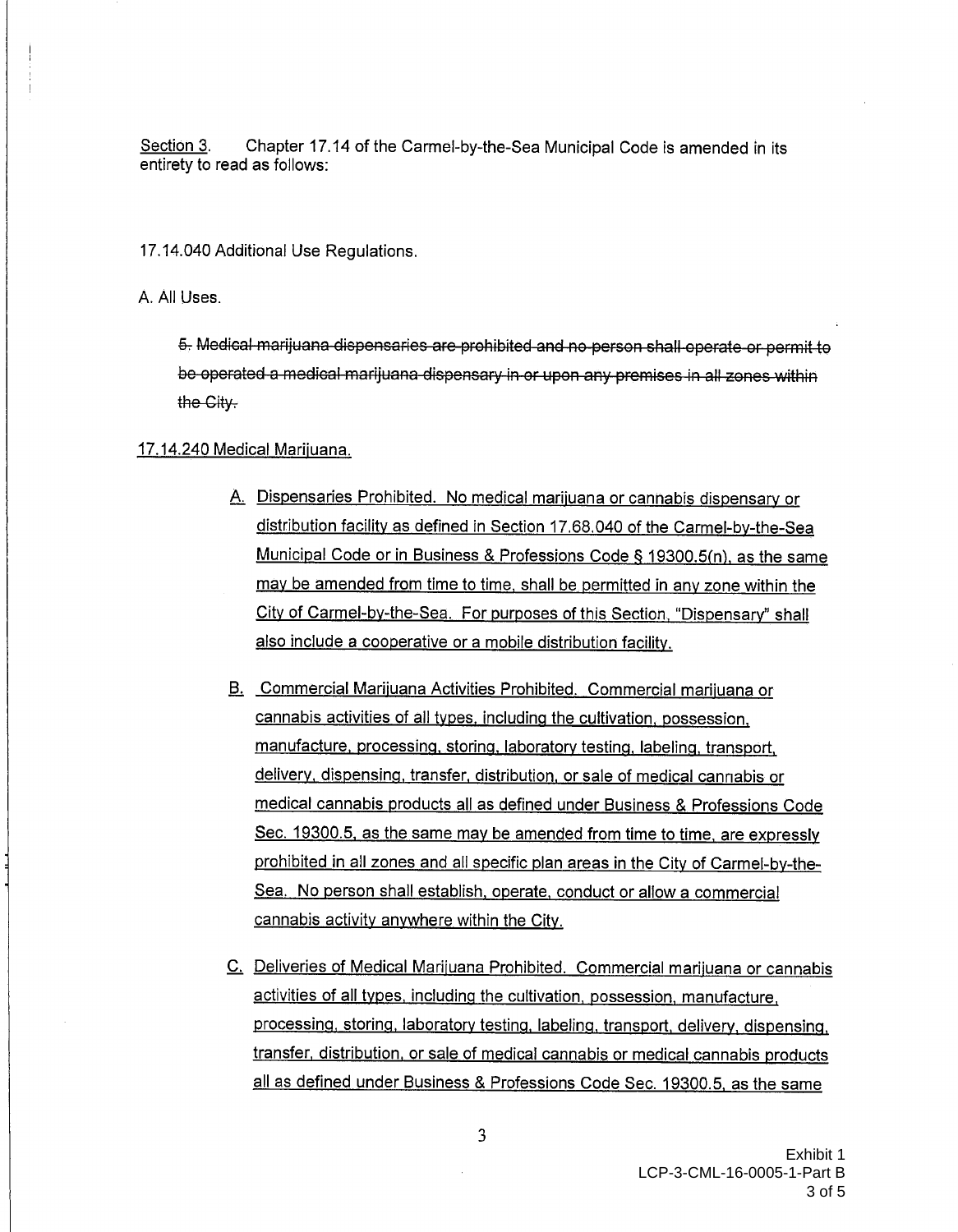may be amended from time to time, are expressly prohibited in all zones and all specific plan areas in the City of Carmel-by-the-Sea. No person shall establish, operate, conduct or allow a commercial cannabis activity anywhere within the City.

- D. Cultivation of Marijuana Prohibited. To the extent not already covered by Section 17.14.240.B, cultivation of marijuana or cannabis for commercial or non-commercial purposes, including cultivation by a qualified patient or a primary caregiver, is expressly prohibited in all zones and all specific plan areas in the City of Carmel-by-the-Sea. No person, including a qualified patient or primary caregiver, shall cultivate any amount of cannabis in the City. even for medical purposes. Cultivation shall include planting, growing, harvesting, drying, curing, grading or trimming of cannabis.
- E. Intent. This Chapter is meant to prohibit all medical marijuana or commercial cannabis activities, including but not limited to those for which a State license is required. Accordingly, the City shall not issue any permit, license or other entitlement for any activity for which a State license is required under the Medical Marijuana Regulation and Safety Act.
- F. Unlawful Uses. Uses that are unlawful under federal or state law shall not be treated as permitted uses, and shall not be determined to be similar to any uses permitted pursuant to this Title.

Nothing in this Ordinance shall be interpreted to mean that the City's permissive Section 4. zoning scheme allows any other use not specifically listed therein.

CEQA. This ordinance is exempt from CEQA pursuant to CEQA Guidelines Section 5. section 15305, minor alterations in land use limitations in areas with an average slope of less than 20% that do not result in any changes in land use or density and section 15061(b)(3) which is the general rule that CEQA applies only to projects which have the potential for causing a significant effect on the environment and CEQA does not apply where it can be seen with certainty that there is no possibility that the activity may have a significant effect on the environment. The City's permissive zoning provisions already prohibits all uses that are being expressly prohibited by this ordinance. Therefore, this ordinance has no impact on the physical environment as it will not result in any changes.

Section 6. If any section, subsection, subdivision, sentence, clause, phrase or portion of this Ordinance, is for any reason held to be invalid or unconstitutional by the decision of any court of competent jurisdiction, such decision shall not affect the validity of the remaining portions of this